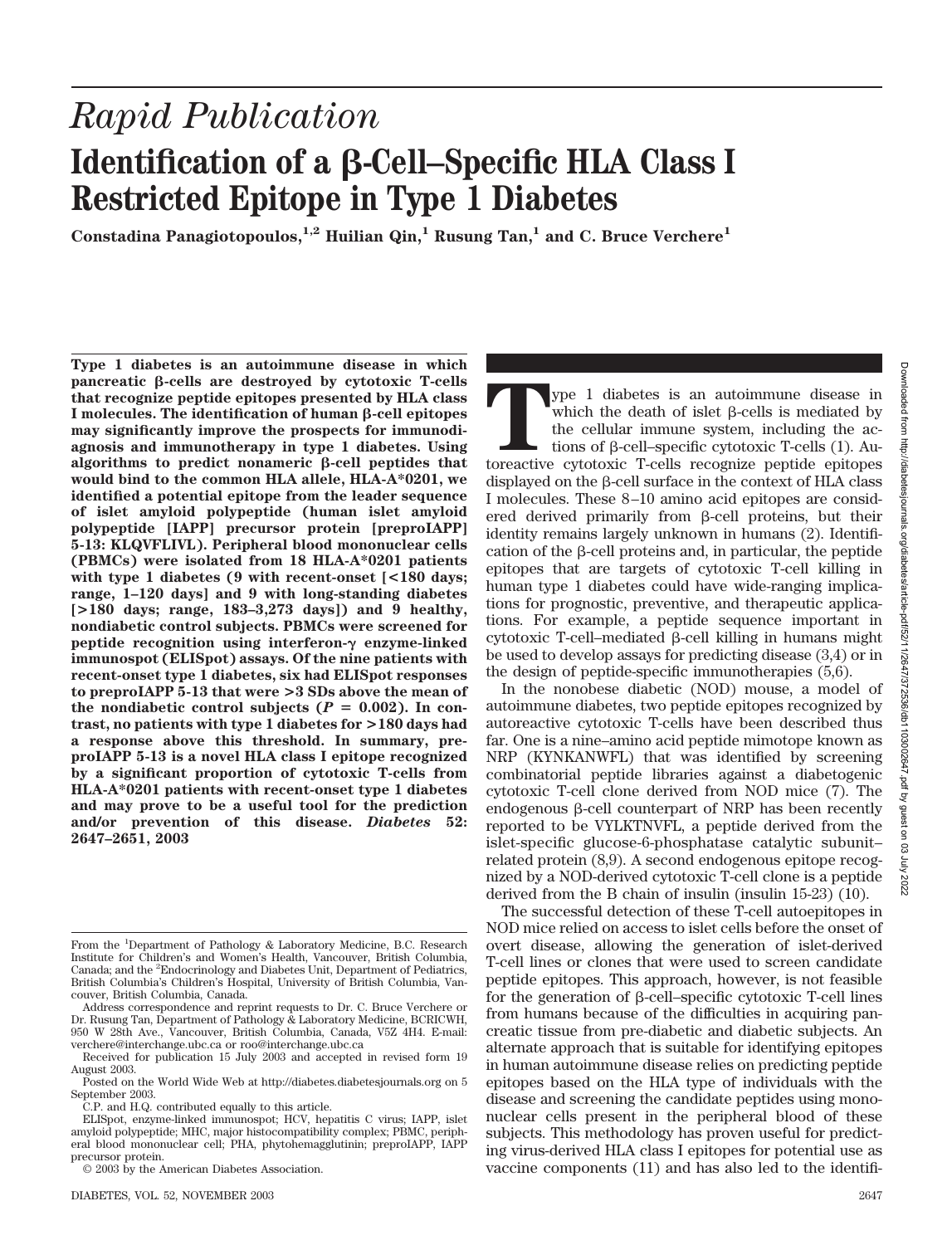

cation of candidate HLA class I epitopes in other autoimmune diseases, including vitiligo (12), primary biliary cirrhosis (13), and most recently, celiac disease (14).

The present study utilized this approach to identify novel epitopes in type 1 diabetes for the class I allele, HLA-A\*0201. This common allele has been shown to confer additional risk to the development of type 1 diabetes in patients who have the high-risk class II alleles DR3/4 (15,16). Also, in the NOD mouse, the transgenic expression of HLA-A2.1 major histocompatibility complex (MHC) class I molecules leads to accelerated onset of diabetes, with evidence of A2-restricted T-cell responses against pancreatic  $\beta$ -cells (17). Given the high frequency of this allele in our patient population of type 1 diabetes, we therefore limited our initial studies to patients carrying the HLA-A2 allele. Our findings indicate that a peptide derived from the leader sequence of the  $\beta$ -cell peptide, islet amyloid polypeptide (IAPP or amylin), is an HLA-A\*0201 class I restricted epitope recognized by cytotoxic T-cells in individuals with recent-onset type 1 diabetes.

## **RESEARCH DESIGN AND METHODS**

Peptide epitope prediction and synthesis. To predict nonameric  $\beta$ -cell peptides that would bind to the common MHC allele, HLA-A\*0201, we used computer-based programs available at the websites for BioInformatics & Molecular Analysis Section (BIMAS) HLA Peptide Binding Predictions (http:// www.bimas.dcrt.nih.gov) and SYFPEITHI, Institute of Cell Biology, University of Tuebingen (http://syfpeithi.bmi-heidelberg.com). All peptides were synthesized by the Nucleic Acid Peptide Synthesis (NAPS) Laboratory (University of British Columbia, Canada), and peptide purity was assessed by analytical high-performance liquid chromatography and mass spectrometry.

**MHC stabilization assay.** T2 cells  $(5 \times 10^5 \text{ cells/well})$  lacking stable HLA-A\*0201 surface expression (unless bound to peptides) were incubated for 16 h at 26°C with synthetic human IAPP precursor protein (preproIAPP)  $5-13$  (100  $\mu$ g/ml) or equimolar amounts of a peptide known to bind to HLA-A\*0201 (Epstein-Barr virus, EBV BMLF1 lytic cycle antigen, GLCTLVAML) or a control peptide that is known to bind to HLA-B\*0801 but not HLA-A\*0201 (EBV BZLF1 antigen, RAKFKQLL). The cells were then stained with fluorescein isothiocyanate–labeled anti–HLA-A\*0201 (BD Pharmingen) and analyzed on a FACScalibur flow cytometer (BD Biosciences, San Jose, CA) to determine stabilization of HLA expression.

**Patient recruitment.** Peripheral blood was obtained from type 1 diabetic HLA-A\*0201 patients and nondiabetic HLA-A\*0201 healthy control subjects. Study participants were typed at the HLA-A locus by allele-specific DNA amplification (PEL-FREEZ Clinical Systems, Milwaukee, WI). Parents of all participants provided informed written consent, and patients provided written assent. The study protocol was approved by the Clinical Research Ethics Board of the University of British Columbia.

**Enzyme-linked immunospot assays.** Peripheral blood mononuclear cells (PBMCs) were isolated by Ficoll density centrifugation and screened for peptide recognition using interferon- $\gamma$  enzyme-linked immunospot (ELISpot) assays (Mabtech, Nacka, Sweden), as previously described (18). In brief, PBMCs  $(2 \times 10^4 \text{ cells/well in duplicate})$  were incubated overnight with 5 g/ml preproIAPP 5-13, media (negative control), phytohemagglutinin (PHA, positive control), or nucleocapsid epitope of hepatitis C virus (HCV, negative control, DLMGYIPLV) before transfer to 96-well polyvinylidene fluoride plates (MAIP N 45; Millipore, Bedford, MA). ELISpots were developed (18), scanned at high resolution, and magnified to allow unequivocal identification of spots. The frequency of preproIAPP 5-13 reactive cytotoxic T-cells was calculated by **FIG. 1. Schematic of human preproIAPP molecule showing the location of the candidate epitope (preproIAPP 5-13) within the leader sequence.**

subtracting the number of spots present in wells containing the control HCV epitope from the number of spots in the preproIAPP 5-13 well. Statistical comparison between the three groups was performed using the Mann-Whitney test.

# **RESULTS**

IAPP is a  $\beta$ -cell peptide that is cosecreted with insulin from  $\beta$ -cell secretory granules (19). In human type 1 diabetes, IAPP has attracted little attention as a possible autoantigen because studies have demonstrated no difference in the prevalence of autoantibodies against synthetic IAPP 1-37 in type 1 diabetic patients compared with type 2 diabetic control subjects (20). Interestingly, IAPP has been previously suggested as a candidate autoantigen in the NOD mouse because a CD4+ T-cell clone derived from these animals was shown to recognize a unique autoantigen that mapped to the telomeric region of mouse chromosome 6, where the IAPP gene resides (21).

We therefore revisited the possibility that IAPP, or its precursor molecule, preproIAPP, may be an autoantigen in type 1 diabetes. To this end, the amino acid sequence of human preproIAPP (Fig. 1) was analyzed using the SYF-PEITHI and BIMAS algorithms to yield nonameric peptides that might bind to HLA-A\*0201 (Table 1). In our experience and those of others (13,14), scores  $\geq 60$  (BI-MAS) or  $\geq$ 23 (SYFPEITHI) have the highest potential to bind to the class I heavy chain. To give consideration to the score from each ranking system with similar weighting, we used the product of these two scoring systems and then ranked the peptides according to their weighted score. By this analysis, a peptide within the leader sequence of IAPP (human preproIAPP 5-13: KLQVFLIVL) was found to receive a markedly higher score than any other peptide within preproIAPP (Table 1) and was chosen for further study.

To verify first that preproIAPP 5-13 would bind to HLA-A\*0201 molecules, an MHC stabilization assay using T2 cells was performed. PreproIAPP 5-13, but not the negative control peptide, was able to stabilize HLA-A\*0201 equally as well as the positive control peptide (Fig. 2),

#### TABLE 1

The protein sequence of preproIAPP was submitted to BIMAS and SYFPEITHI, and the scores that were returned were multiplied to obtain a weighted score. The peptides were ranked according to the weighted score.

| Position | Sequence         | <b>SYFPEITHI</b> | <b>BIMAS</b> | Score |
|----------|------------------|------------------|--------------|-------|
| 5        | <b>KLOVFLIVL</b> | 26               | 268          | 6,966 |
| 9        | <b>FLIVLSVAL</b> | 27               | 98           | 2,653 |
| 12       | VLSVALNHL        | 26               | 84           | 2,172 |
| 2        | <b>GILKLOVFL</b> | 24               | 60           | 1,435 |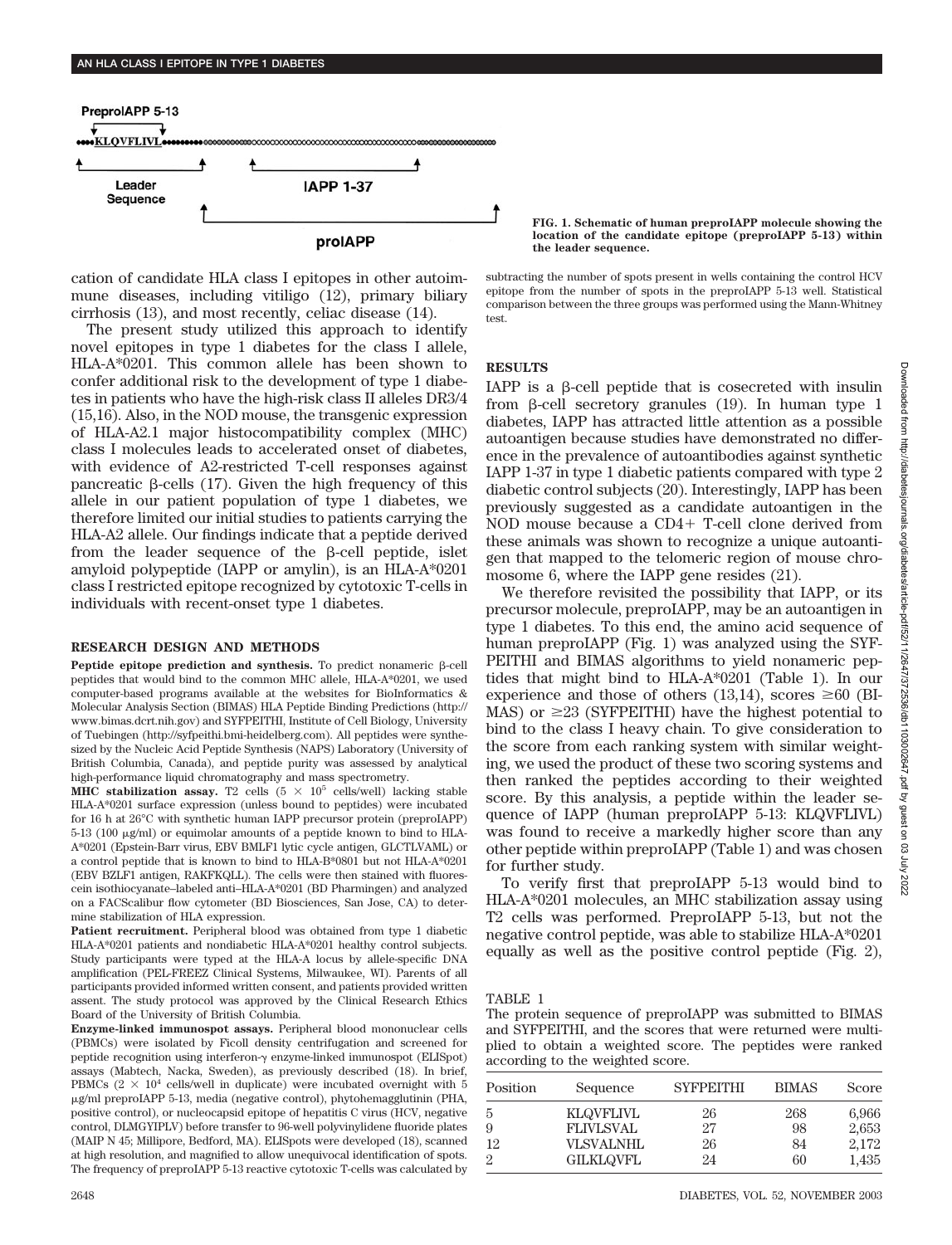

indicating that preproIAPP 5-13 binds to and stabilizes HLA-A\*0201 on the cell surface.

After obtaining informed consent, we collected peripheral blood from 45 patients with type 1 diabetes, of whom 18 patients were shown to be HLA-A\*0201 positive for at least one allele. Of the 18 HLA-A\*0201 patients with type 1 diabetes forming the study population, 9 had recent-onset diabetes, which is defined as  $\leq$  180 days duration (duration of diabetes for each patient: 1, 1, 1, 2, 3, 26, 32, 45, and 120 days). The ages of these recent-onset patients were 4.8, 5.1, 6.9, 7.9, 8.1, 13.2, 13.9, 15.2, and 16.6 years. Nine patients had long-standing diabetes, which is defined as 180 days (duration of diabetes for each patient: 183, 185, 279, 354, 1,233, 1,586, 2,353, 1,650, and 3,273 days). The ages of these long-duration patients were 4.1, 6.5, 11.9, 12.2, 12.6, 13.0, 13.1, 13.4, and 17.3 years. Their insulin requirements ranged from 0.9 to 2.0 units  $\cdot$  kg<sup>-1</sup>  $\cdot$  day<sup>-1</sup>, and  $HbA_{1c}$  values ranged from 7.2 to 9.1%, suggesting that **FIG. 2. HLA-A\*0201 is stabilized on the cell surface by preproIAPP 5-13. PreproIAPP 5-13 stabilizes HLA molecules on the surface of T2 cells expressing HLA-A\*0201. Fluorescence in the presence of preproIAPP 5-13 is similar to that observed in the presence of the known HLA-A2 epitope, EBV-A2, and significantly greater than that observed in the absence of peptide or in the presence of the HLA-B8 epitope, EBV-B8.**

these long-duration patients had minimal endogenous  $\beta$ -cell function. Nine healthy, nondiabetic, non-agematched HLA-A\*0201 control subjects were also enrolled (ages: 18, 24, 25, 25, 26, 30, 38, 40, and 43 years).

Representative ELISpot assays performed on PBMCs from a patient with type 1 diabetes of recent onset, one of long duration, and one control subject without diabetes are presented in Fig. 3*A*. The recent-onset type 1 diabetic patient had a marked number of PBMCs responding to preproIAPP 5-13 in contrast to those from the longstanding diabetic patient and the nondiabetic control subject. Neither the diabetic patients nor the control subject had PBMCs that responded to either the negative control peptide (HCV epitope) or medium alone. A summary of all the ELISpot data are presented in Fig. 3*B*. Of the nine patients with recent-onset type 1 diabetes  $\leq 180$ days), six had ELISpot responses to preproIAPP 5-13 that were at least 3 SDs above the mean of the nondiabetic



**FIG. 3. Cytotoxic T-cells from HLA-A\*0201 patients with type 1 diabetes recognize preproIAPP 5-13.** *A***: Representative ELISpot assays showing the response of PBMCs from HLA-A\*0201 diabetic patients of short (<180 days) or long (>180 days) duration and from nondiabetic HLA-A\*0201 control subjects to preproIAPP 5-13, HCV epitope (negative control), media (negative control), and PHA (positive control).** *B***: Summary of quantification of ELISpot assays performed on PBMCs from nine HLA-A\*0201 diabetic patients of short (<180 days) duration, nine of long (>180 days) duration, and from nine nondiabetic HLA-A\*0201 control subjects. The horizontal line represents 3 SDs above the mean for control subjects.**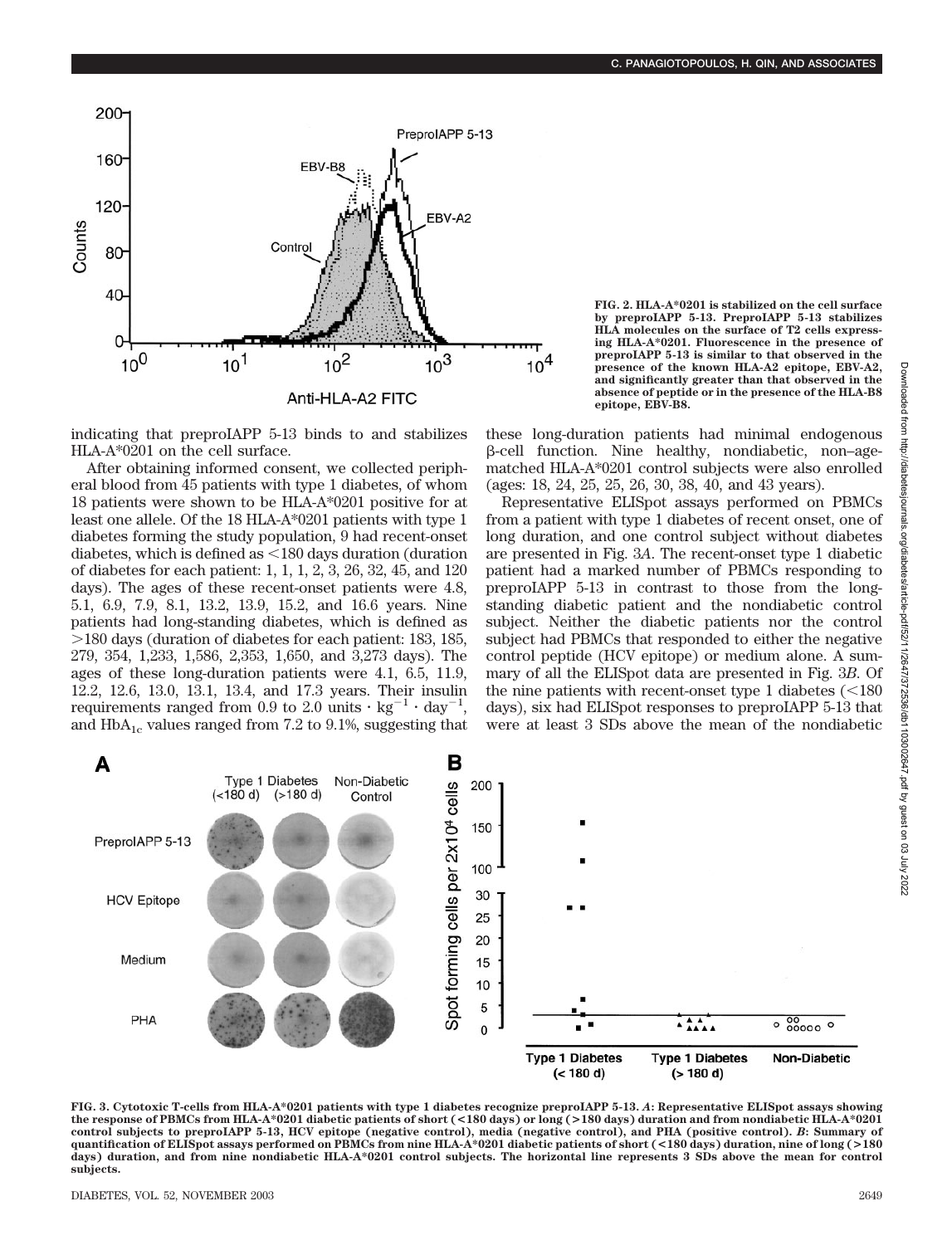control subjects  $(P = 0.002)$ , although two of these responders were only slightly above this threshold. In contrast, no patients with diabetes for  $>180$  days had a response above this threshold.

## **DISCUSSION**

In autoimmune diabetes affecting both humans and NOD mice, T-cells and, in particular, CD8+ cytotoxic T-cells are mediators of  $\beta$ -cell destruction (1). Although epitopes recognized by CD4 T-cells and autoantibodies have been described in type 1 diabetes (22), the nature of the HLA class I epitopes remains largely unknown; one other HLA-A\*0201–restricted epitope, derived from glutamic acid decarboxylase, has been previously described (2). In this study, we show that a significant proportion of cytotoxic T-cells from HLA-A\*0201 patients with recent-onset type 1 diabetes recognize a peptide derived from the leader sequence of preproIAPP. These cells were not detected in patients who had a longer duration of diabetes, which is consistent with our finding in NOD mice that in the absence of continued antigenic stimulus due to loss of -cells, the frequency of responding cytotoxic T-cells is low (3).

Like most secretory proteins, the IAPP precursor protein contains a hydrophobic leader sequence to direct its synthesis into the lumen of the endoplasmic reticulum. Once inside the endoplasmic reticulum, leader sequences are trimmed and normally degraded. However, because of their presence in the endoplasmic reticulum where HLA class I molecules are assembled, such sequences may make ideal self-peptides for binding to HLA heavy chains that prefer hydrophobic anchor residues. This mechanism of leader-derived peptide loading has been previously described for peptides binding to HLA-E and QA-1 in humans and mice, respectively (23,24).

In NOD mice, prediction of disease development by quantification of  $\beta$ -cell–specific cytotoxic T-cells  $(3)$  and prevention of clinical disease by peptide immunization (1) have been possible because of the identification of immunodominant MHC class I  $\beta$ -cell epitopes. Our identification of an HLA class I  $\beta$ -cell epitope in type 1 diabetes may now enable investigation of these diagnostic and therapeutic approaches in patients. Quantification of autoreactive cytotoxic T-cells may complement current approaches to predicting type 1 diabetes that include detection of both autoantibodies to  $\beta$ -cell proteins (22) and autoreactive  $CD4+$  T-cells  $(25)$ . In addition, altered or endogenous versions of preproIAPP 5-13 may have therapeutic value, as shown previously for an HLA class II epitope (6). Given the HLA class I heterogeneity of patients with type 1 diabetes, preproIAPP 5-13 is likely to be one of many epitopes recognized by autoreactive cytotoxic T-cells. The development of A\*0201 tetramers to recognize preproIAPP 5-13–specific cytotoxic T-cells and the generation of peptide-specific cytotoxic T-cell lines will facilitate future studies aimed at delineating the importance of this epitope in type 1 diabetes pathogenesis. The success of this method suggests that further HLA class I  $\beta$ -cell epitopes may be identified using a similar approach.

## **ACKNOWLEDGMENTS**

This study was funded by a Proof-of-Principle grant (to R.T. and C.B.V.) and a New Investigator Award (to C.B.V.) by the Canadian Institutes of Health Research. C.P. received salary support from the Canadian Pediatric Endocrine Group sponsored by Eli Lilly.

We are grateful to I-Fang Lee for assistance with HLA typing. We are indebted to Dr. Jan Dutz for his thoughtful review of this study and Jacqueline Trudeau for her input into study methodology. We thank Drs. Jean-Pierre Chanoine, Dan Metzger, and Laura Stewart for assistance with patient recruitment.

#### **REFERENCES**

- 1. Liblau RS, Wong FS, Mars LT, Santamaria P: Autoreactive CD8 T cells in organ-specific autoimmunity: emerging targets for therapeutic intervention. *Immunity* 17:1–6, 2002
- 2. Panina-Bordignon, Lang PR, van Endert PM, Benazzi E, Felix AM, Pastore RM, Spinas GA, Sinigaglia F: Cytotoxic T cells specific for glutamic acid decarboxylase in autoimmune diabetes. *J Exp Med* 181:1923–1927, 1995
- 3. Trudeau JD, Kelly-Smith C, Verchere CB, Elliott JF, Dutz JP, Finegood DT, Santamaria P, Tan R: Prediction of spontaneous autoimmune diabetes in NOD mice by quantification of autoreactive T cells in peripheral blood. *J Clin Invest* 111:217–223, 2003
- 4. Eisenbarth GS, Kotzin BL: Enumerating autoreactive T cells in peripheral blood: a big step in diabetes prediction. *J Clin Invest* 111:179–181, 2003
- 5. Amrani A, Verdaguer J, Serra P, Tafuro S, Tan R, Santamaria P: Progression of autoimmune diabetes driven by avidity maturation of a T-cell population. *Nature* 406:739–742, 2000
- 6. Raz I, Elias D, Avron A, Tamir M, Metzger M, Cohen IR: Beta-cell function in new-onset type 1 diabetes and immunomodulation with a heat-shock protein peptide (DiaPep277): a randomised, double-blind, phase II trial. *Lancet* 358:1749–1753, 2001
- 7. Anderson B, Park BJ, Verdaguer J, Amrani A, Santamaria P: Prevalent  $CDS(+)$  T cell response against one peptide/MHC complex in autoimmune diabetes. *Proc Natl Acad SciUSA* 96:9311–9316, 1999
- 8. Lieberman SM, Evans AM, Han B, Takaki T, Vinnitskaya Y, Caldwell JA, Serreze DV, Shabanowitz J, Hunt DF, Nathenson SG, Santamaria P, DiLorenzo TP: Identification of the  $\beta$  cell antigen targeted by a prevalent population of pathogenic CD8+ T cells in autoimmune diabetes. *Proc Natl Acad SciUSA* 100:8384–8388, 2003
- 9. Hutton JC, Eisenbarth GS: A pancreatic β-cell-specific homolog of glucose-6-phosphatase emerges as a major target of cell-mediated autoimmunity in diabetes. *Proc Natl Acad SciUSA* 100:8626–8628, 2003
- 10. Wong FS, Karttunen J, Dumont C, Wen L, Visintin I, Pilip IM, Shastri N, Pamer EG, Janeway CA Jr: Identification of an MHC class I-restricted autoantigen in type 1 diabetes by screening an organ-specific cDNA library. *Nat Med* 5:1026–1031, 1999
- 11. Klenerman P, Cerundolo V, Dunbar PR: Tracking T cells with tetramers: new tales from new tools. *Nat Rev Immunol* 2:263–272, 2002
- 12. Ogg GS, Dunbar PR, Romero P, Chen JL, Cerundolo V: High frequency of skin-homing melanocyte-specific cytotoxic T lymphocytes in autoimmune vitiligo. *J Exp Med* 188:1203–1208, 1998
- 13. Kita H, Lian ZX, Van de Water J, He XS, Matsumura S, Kaplan M, Luketic V, Coppel RL, Ansari AA, Gershwin ME: Identification of HLA-A2-restricted  $CDS(+)$  cytotoxic T cell responses in primary biliary cirrhosis: T cell activation is augmented by immune complexes cross-presented by dendritic cells. *J Exp Med* 195:113–123, 2002
- 14. Gianfrani C, Troncone R, Mugione P, Cosentini E, De Pascale M, Faruolo C, Senger S, Terrazzano G, Southwood S, Auricchio S, Sette A: Celiac disease association with  $CD8(+)$  T cell responses: identification of a novel gliadin-derived HLA-A2-restricted epitope. *J Immunol* 170:2719–2726, 2003
- 15. Fennessy M, Metcalfe K, Hitman GA, M Niven, Biro PA, Tuomilehto J, Tuomilehto-Wolf E: A gene in the HLA class I region contributes to susceptibility to IDDM in the Finnish population: Childhood Diabetes in Finland (DiMe) Study Group. *Diabetologia* 37:937–944, 1994
- 16. Robles DT, Eisenbarth GS, Wang T, Erlich HA, Bugawan TL, Babu SR, Barriga K, Norris JM, Hoffman M, Klingensmith G, Yu L, Rewers M: Millennium award recipient contribution: identification of children with early onset and high incidence of anti-islet autoantibodies. *Clin Immunol* 102:217–224, 2002
- 17. Marron MP, Graser RT, Chapman HD, Serreze DV: Functional evidence for